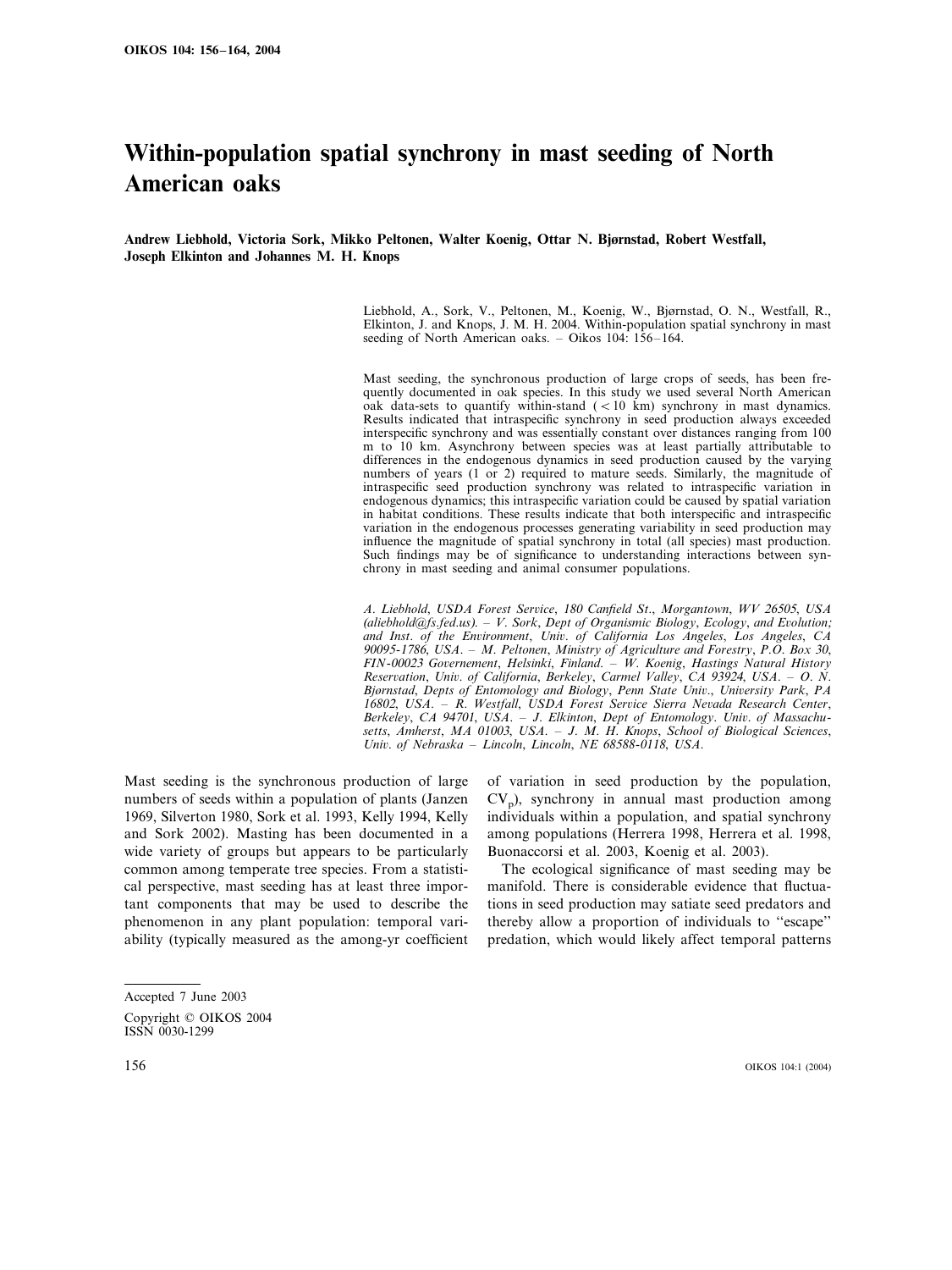of plant recruitment (Sork et al. 1983, Sork 1993). In many cases, plant seeds play critical roles in food webs and temporal pulses in their numbers may have cascading effects on higher trophic levels (Liebhold et al. 2000, Ostfeld and Keesing 2000, Selås et al. 2001). Population densities of seed consumers may temporally track fluctuations in mast abundance and geographically synchronous pulses in mast availability may cause geographically similar patterns of spatial synchrony in consumers (Koenig and Knops 2001).

Spatial synchrony of masting among plant populations has been extensively studied. Work by Koenig et al. (1994b, 1999) and Koenig and Knops (1998) indicates that intraspecific mast synchrony in temperate tree populations may be high and extend to as far as 1000 km; there is evidence that this synchrony in masting may cause similar geographical patterns of synchrony in seed consumer populations (Liebhold et al. 2000, Ostfeld and Keesing 2000, Koenig and Haydock 2001). In contrast to previous studies of synchrony among populations, we focus here on synchrony within a population using several North American oaks (genus *Quercus*) as case studies. We investigated how synchrony varies as a function of relatively short distance  $10 \text{ km}$ , comparing patterns within and among species. Our aim was to measure mast synchrony at the spatial scale at which many seed consumer populations operate. In addition, we quantified spatial synchrony in total (community-wide, all species) mast production because variation in total seed production is likely to have the greatest influence on seed eaters.

# **Methods**

### **Data-sets**

We used data consisting of yearly counts of acorns at three areas in central coastal California, one in the Ozark Mountain region of Missouri and one in western Massachusetts (Table 1). Data from the three California areas consisted of yearly visual counts of acorns on individual trees (Koenig et al. 1994a); a detailed description of data collection methods is available elsewhere (Koenig et al. 1994b). At the Missouri and Massachusetts study areas, data were collected in a series of plots at which acorns were annually sampled in traps placed below the forest canopy. In contrast to the California data, counts of acorns in these traps may have originated from several different trees. Counts from trap data were averaged over several traps to form an estimated mean for each plot (Table 1). Data at the Missouri site were collected as part of a study of the effects of forest thinning on acorn yield, and Massachusetts data were collected in a study of gypsy moth/small mammal/acorn interactions; full descriptions of data collection methods are provided elsewhere (Elkinton et al. 1996, Sullivan 2001). Because counts from the California sites corresponded with individual trees while the Missouri and Massachusetts data consisted of average counts sampled over many trees, it was not possible to directly compare levels of variability or synchrony among these different areas. Instead analyses focused on comparisons of variability and synchrony within each area.

| Study area                                             | Approximate<br>geographical<br>dimensions | <b>Species</b>                                                                 | Sampling unit                                                         | Number of<br>samples         | Years                   |
|--------------------------------------------------------|-------------------------------------------|--------------------------------------------------------------------------------|-----------------------------------------------------------------------|------------------------------|-------------------------|
| Hastings Natural<br>History Reservation,<br>California | $2 \times 3$ km                           | Q. agrifolia<br>O. douglasii<br>O. lobata<br>chrysolepis<br>Q.<br>O. kelloggii | timed counts on<br>individual trees                                   | $21-88$ trees per<br>species | 1980-1999               |
| Jasper Ridge Biological<br>Station, California         | $2 \times 2$ km                           | Q. agrifolia<br>O. douglasii<br>O. lobata                                      | timed counts on<br>individual trees                                   | $28-33$ trees per<br>species | 1989-1999               |
| Pozo, California                                       | $2 \times 2$ km                           | Q. agrifolia<br>O. douglasii<br>O. lobata                                      | timed counts on<br>individual trees                                   | 25 trees per<br>species      | 1989-1999               |
| Shannon, Reynolds<br>and Carter<br>counties, Missouri  | $15 \times 15$ km                         | Q. rubra<br>O. coccinea<br>Q. velutina<br>Q. alba                              | means of counts of<br>traps $(20 \text{ traps per } 0.1)$<br>ha plot) | 77 plots                     | 1993–1995,<br>1997-1999 |
| Quabbin Resevoir,<br>Massachusetts                     | $25 \times 20$ km                         | O. rubra                                                                       | means of counts of<br>traps $(40$ traps per 1<br>ha plot)             | 24 plots                     | 1989-1995               |

Table 1. Characteristics of the five study site locations.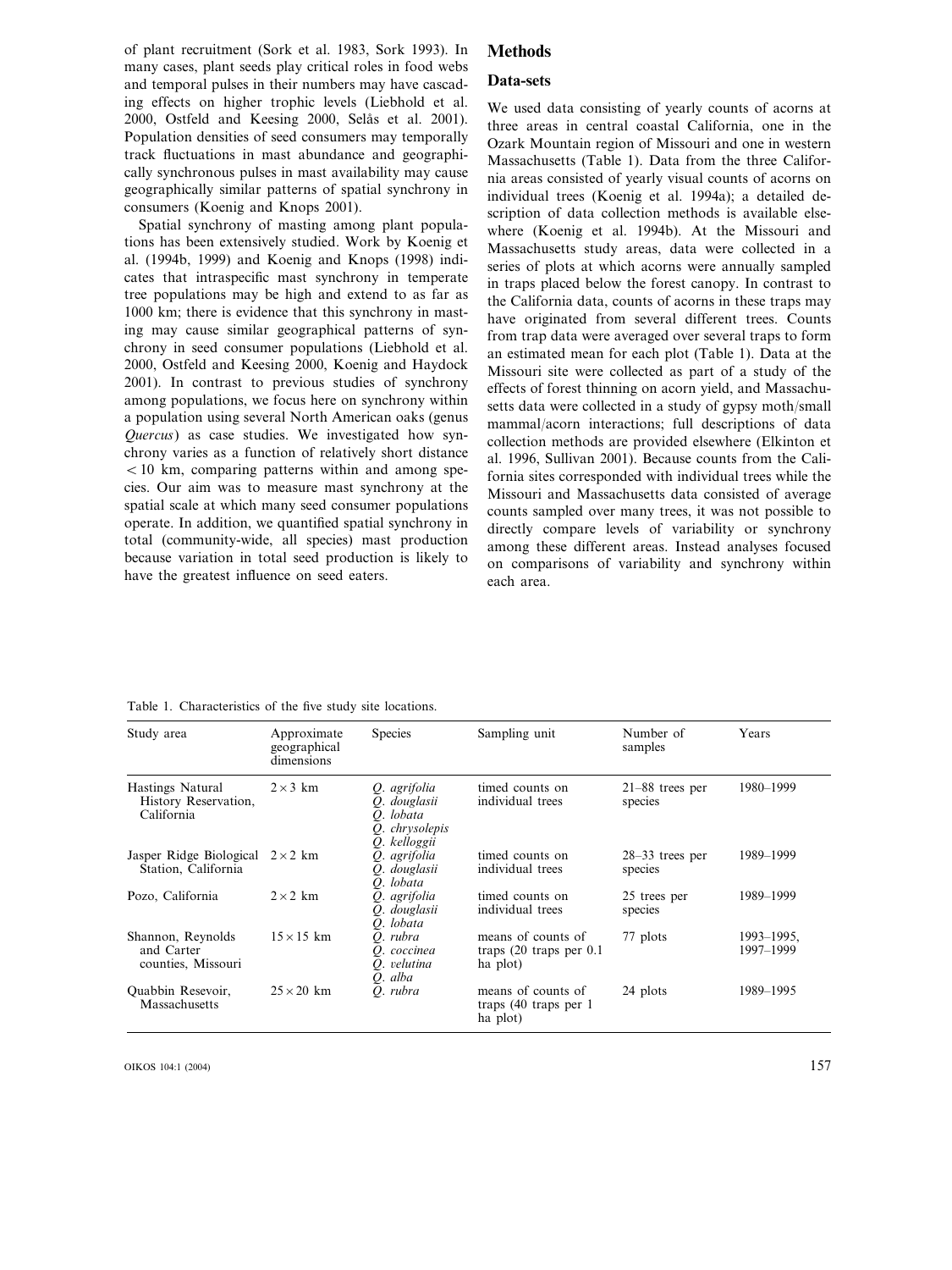# **Interspecific dilution of masting**

The population level coefficient of variation,  $CV_p$ , was calculated as the ratio of the standard deviation to the mean of yearly average seed production among individuals in a population. When yearly fluctuations in seed production occur randomly we would expect a CV<sub>p</sub> of 1, but for species that exhibit "true" mast seeding,  $CV_p$ will be higher, potentially exceeding 2 in extreme cases (Kelly 1994). In order to study how variation among sympatric oak species might dampen the overall pulsed nature of masting, we compared intraspecific  $CV_p$  with the  $CV_p$  for all species combined within a community.

### **Spatial synchrony**

Spatial synchrony among sample locations was quantified using the spatial covariance function, which describes the correlation between time series at pairs of locations as a function of the geographical distance separating samples (Bjørnstad et al. 1999a, Koenig 1999, Buonaccorsi et al. 2001). As described above, samples consisted of yearly counts for individual trees at the California sites and means among traps (located in the same plot) for the Missouri and Massachusetts sites (Table 1). We used a recently developed method, the non-parametric covariance function (NCF), to estimate the spatial covariance function from the acorn count data (Bjørnstad et al. 1999a, b). The NCF uses a smoothing spline to produce direct, continuous estimates of the spatial covariance as a function of lag distance. Confidence intervals for the estimated functions were calculated using bootstrap resampling (500 replicates; Bjørnstad and Falck 2001).

The estimated spatial covariance functions are likely to be biased at the longest lag distances due to the selective location of subpopulations at the periphery of the sample area (Isaaks and Srivastava 1989). To prevent this problem, we limited the maximum distance of the spatial covariance function to 75% of the shorter geographical dimension (north-south or east-west) for the relatively small California study areas. Geographical dimensions of the Missouri and Massachusetts sites were approximately 20 km, and thus we limited distances to  $\langle 10 \text{ km} \rangle$  in these areas (Table 1). Overall intraspecific and interspecific synchrony was measured by the mean cross-correlations among all individuals or samples (Bjørnstad and Falck 2001).

# **Among individual variation in endogenous dynamics**

Masting in oaks may be at least partially explained by a resource depletion phenomenon resulting in negative autocorrelation in seed production among successive

years (Sork et al. 1993, Koenig et al. 1994b, Koenig and Knops 2000). We quantified the strength of the variation in endogenous dynamics among individual trees using the 1-yr lag autocorrelation function,  $ACF<sub>1</sub>$ , calculated as:

 $ACF_1 = cov(N_tN_{t-1})/var(N_t)$ 

Here we were interested in the variation in masting behavior among trees. Therefore, we calculated values of  $ACF<sub>1</sub>$  for each tree or plot average for the data-sets shown in Table 1. Values were not calculated for oaks requiring two years to mature acorns (''two-yr'' oaks) because of the more complex nature of their lag correlations (Koenig and Knops 2000).

We quantified the extent to which temporal autocorrelation varied in a spatially non-random manner by applying spatial statistics to individual  $ACF<sub>1</sub>$  values for each tree. The presence of any spatial pattern (nonrandomness, autocorrelation) in  $ACF<sub>1</sub>$  values was assessed by calculating the spatial correlogram (Isaaks and Srivastava 1989), which estimates the mean autocorrelation between paired values as a function of the lag distance separating pairs of points. Spatial correlograms were estimated using a spline correlogram procedure (Bjørnstad and Falck 2001) to estimate spatial correlation for a series of lag distance values; 95% confidence intervals for the spatial correlation estimates were calculated using 500 bootstrap replicates.

# **Results**

Examples of acorn time series from each geographic area are shown in Fig. 1. The California data, as illustrated by the *Q*. *douglasii* time series from the Hastings Reserve (Fig. 1b), were characterized by what appeared to be an approximate 2-yr cycle in which high acorn crops were followed by low values, a result also revealed by the negative  $ACF<sub>1</sub>$  values (Table 5). The Missouri and Massachusetts series were shorter and it was therefore more difficult to observe any comparable oscillatory behavior at these sites however the Massachusetts time series (Fig. 1e) clearly did not exhibit the same pattern of alternating high/low crops.

#### **Interspecific dilution of masting**

With the exception of *Q*. *elutina* in Missouri, values of  $CV<sub>p</sub>$ , for individual species were greater than those for all species at a site combined (Table 2). This indicates that total mast production at a site was generally more uniform through time than was mast production for individual species within a community.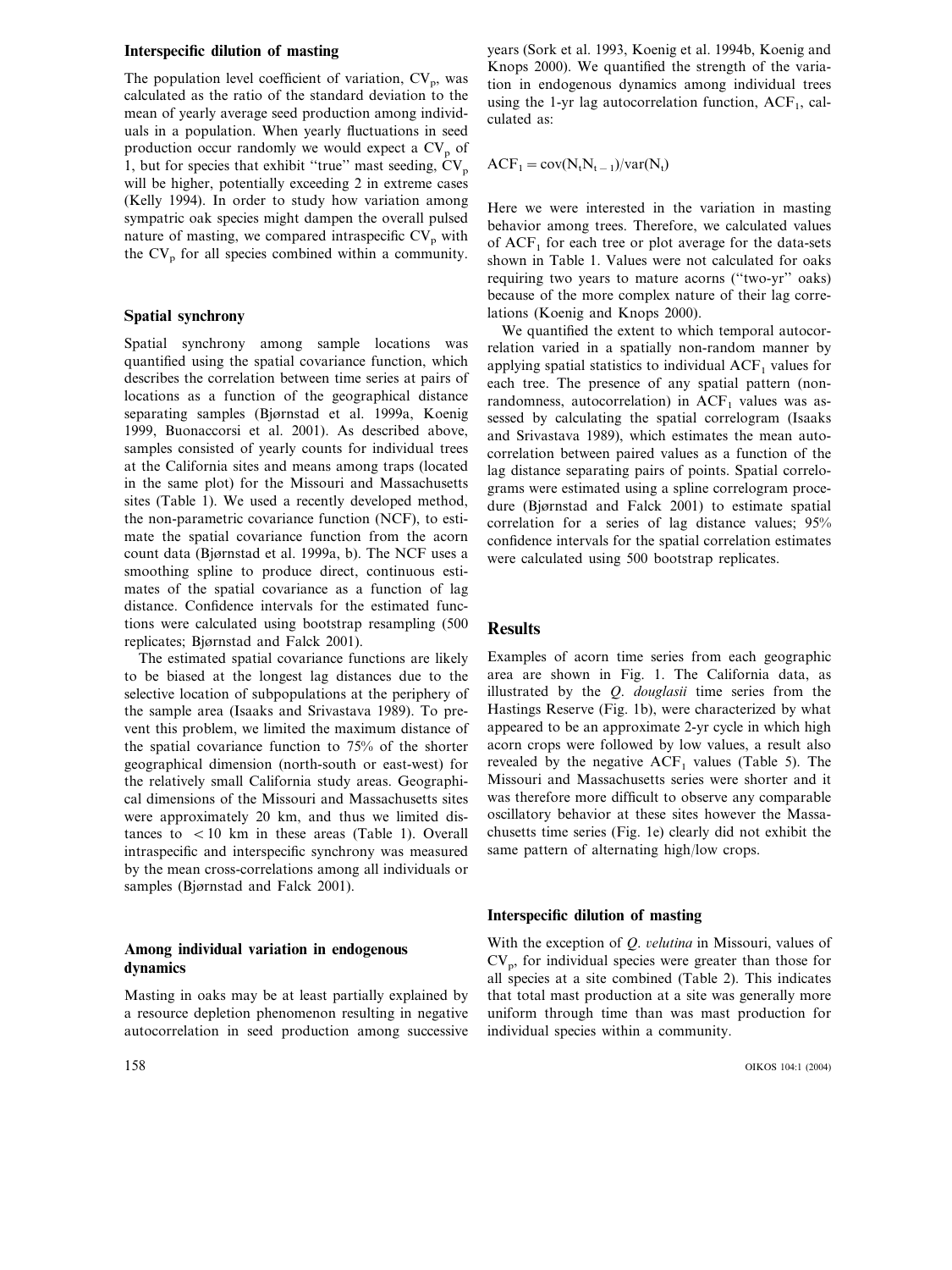

Fig. 1. Example time series of mast production. (a) Hastings Reservation (California) site, *Q*. *agrifolia*, (b) Hastings Reservation, *Q*. *douglasii*, (c) Missouri, *Q*. *coccinea*, (d) Missouri, *Q*. *alba*, (e) Massachusetts, *Q*. *rubra*. In (a–b) each line represents values for individual trees; in  $(c-e)$ , lines represent yearly means for each plot. Heavy lines represent yearly grand means.

#### **Spatial synchrony**

All of the time series showed some evidence of both intraspecific and interspecific synchrony in seed production. The spatial covariance functions (SCFs) for the California, Missouri, and Massachusetts data are shown in Fig. 2 and 3. While the shape of the SCFs exhibited slight non-linearity, fluctuations did not exceed confidence intervals and were therefore not consid-

OIKOS 104:1 (2004) 159

Table 2.  $CV_p$  for individual species and for all oaks combined at each study location.

|                 |                | $CV_p$              |                         |
|-----------------|----------------|---------------------|-------------------------|
|                 |                | Species<br>specific | All species<br>combined |
| <b>Hastings</b> | Q. douglasii   | 1.03                | 0.68                    |
| Reservation,    | O. agrifolia   | 0.92                |                         |
| California      | O. lobata      | 0.92                |                         |
|                 | O. kellogii    | 1.14                |                         |
|                 | O. chrysolepis | 0.89                |                         |
| Jasper          | Q. douglasii   | 0.95                | 0.90                    |
| Ridge,          | Q. agrifolia   | 0.96                |                         |
| California      | O. lobata      | 1.15                |                         |
| Pozo,           | O. douglasii   | 0.97                | 0.76                    |
| California      | O. agrifolia   | 0.92                |                         |
|                 | O. lobata      | 0.90                |                         |
| Missouri        | O. velutina    | 0.59                | 0.62                    |
|                 | O. coccinea    | 1.11                |                         |
|                 | O. alba        | 1.21                |                         |

ered significant. Thus, these data indicate that synchrony did not decline with distance over the geographic scale ( $<$  10 km) examined here.

#### **Interspecific synchrony**

Synchrony between species in mean number of acorns produced each year was often high (Table 3 and 4). At the three California sites, intraspecific synchrony among trees was on the order of 0.5 or higher. At Hastings Reservation, *Q*. *kelloggii* and *Q*. *chrysolepis*, the two species that require two years to mature acorns (2-yr species), were asynchronous with the species requiring a single year to mature acorns (1-yr species). Within the 1-yr species, synchrony between *Q*. *douglasii* and *Q*. *lobata* was generally as high as intraspecific levels of synchrony, whereas *Q*. *agrifolia* was generally less synchronized with the two other 1-yr oak species. In Missouri, *Q*. *alba*, a 1-yr species, was poorly synchronized with both 2-yr species, *Q*. *elutina* and *Q*. *coccineana*, but *Q*. *elutina* and *Q*. *coccineana* were highly synchronous with each other (Table 4).

# **Variation in endogenous dynamics among individuals**

The mean  $ACF<sub>1</sub>$  for individual trees were always negative (Table 5). The mean  $ACF_1$  for *Q. douglasii* and *Q. lobata* were virtually identical, indicating an inherent similarity in their endogenous dynamics. Values for *Q*. *agrifolia* were significantly greater than the other two California species that mature acorns in a single year.

Spatial correlograms of  $ACF<sub>1</sub>$  for each of the three species at Hastings Reservation are shown in Fig. 4(a– c). All three species exhibited similar patterns of spatial dependence though deviation from spatial randomness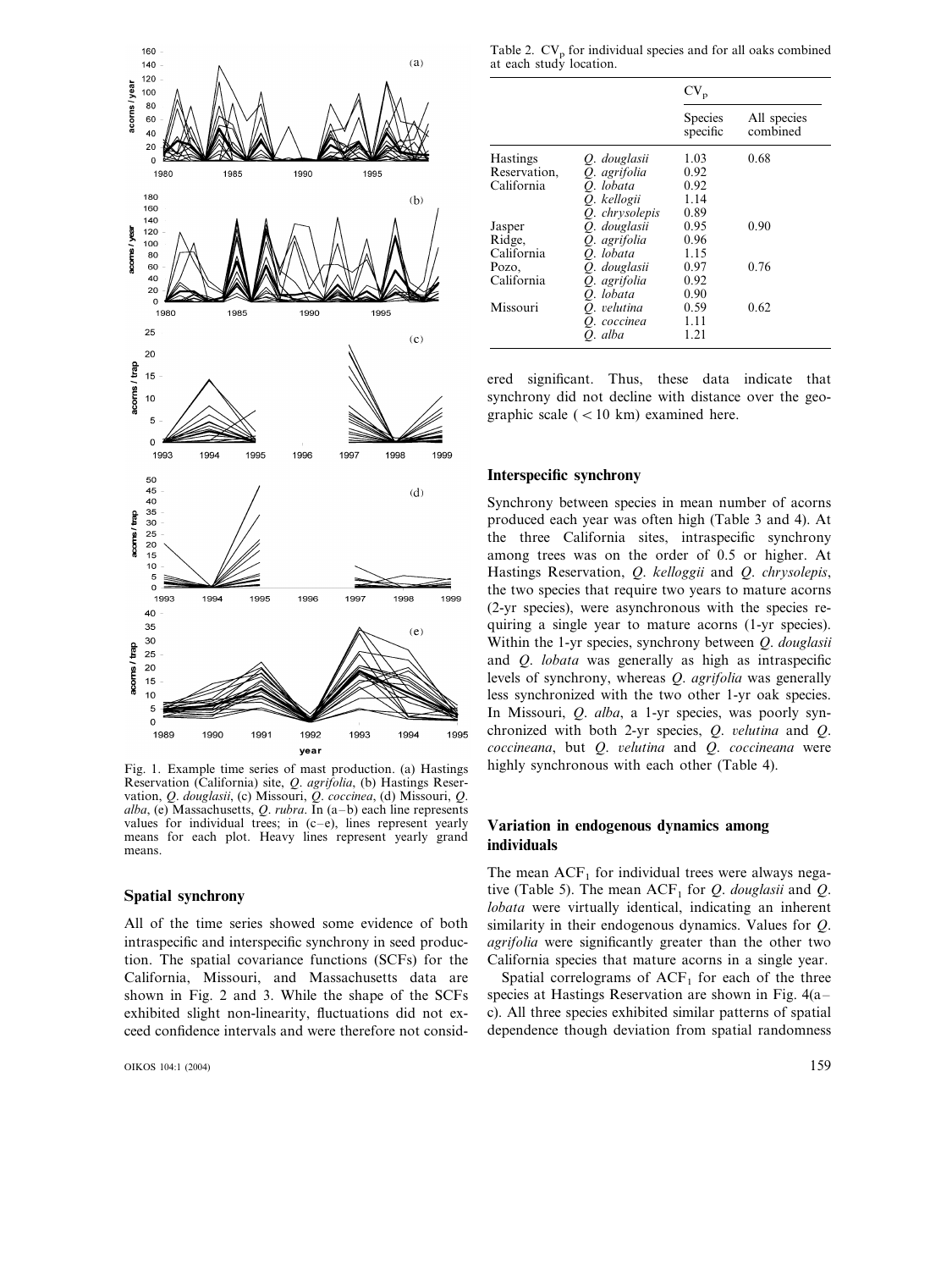

Fig. 2. The spatial covariance functions estimated from acorn count data from California oaks. The thin lines represent the 95% bootstrap confidence intervals. (a) *Q*. *agrifolia*, Hastings Reservation, (b) *Q*. *agrifolia*, Jasper, (c) *Q*. *agrifolia*, Pozo, (d) *Q*. *douglasii*, Hastings Reservation, (e) *Q*. *douglasii*, Jasper, (f) *Q*. *douglasii*, Pozo, (g) *Q*. *lobata*, Hastings Reservation, (h) *Q*. *lobata*, Jasper, (i) *Q*. *lobata*, Pozo.

was only significant for *Q*. *lobata* over distances 0–250 m. A similar significant pattern of spatial autocorrelation was observed in *Q*. *alba* in Missouri (Fig. 4d).

# **Discussion**

There have been several prior investigations of the extent to which mast seeding operates synchronously among geographically disjunct populations (Koenig et al. 1994b, 1999, Koenig and Knops 1998, 2000). These studies indicate that synchrony is greatest among nearby populations and declines to zero as the distance between populations increases; however populations up to 1000 km apart may exhibit some detectable synchrony. In contrast, the analyses performed here focus on spatial scales considerably smaller than those previously studied. For each of the oak species that we analyzed at each site, we found little evidence that synchrony declined as inter-sample distance varied from 200 m to 10 km. (Fig. 2, 3).

Two possible (not mutually exclusive) causes for spatially extended synchrony in mast seeding are pollen movement (Isagi et al. 1997, Satake and Iwasa 2002a, b) and synchronous environmental forcing (the Moran (1953) effect; Piovesan and Adams 2001, Koenig 2002). Data on pollen movement in oaks is variable, but several studies have generally confirmed that most polli-



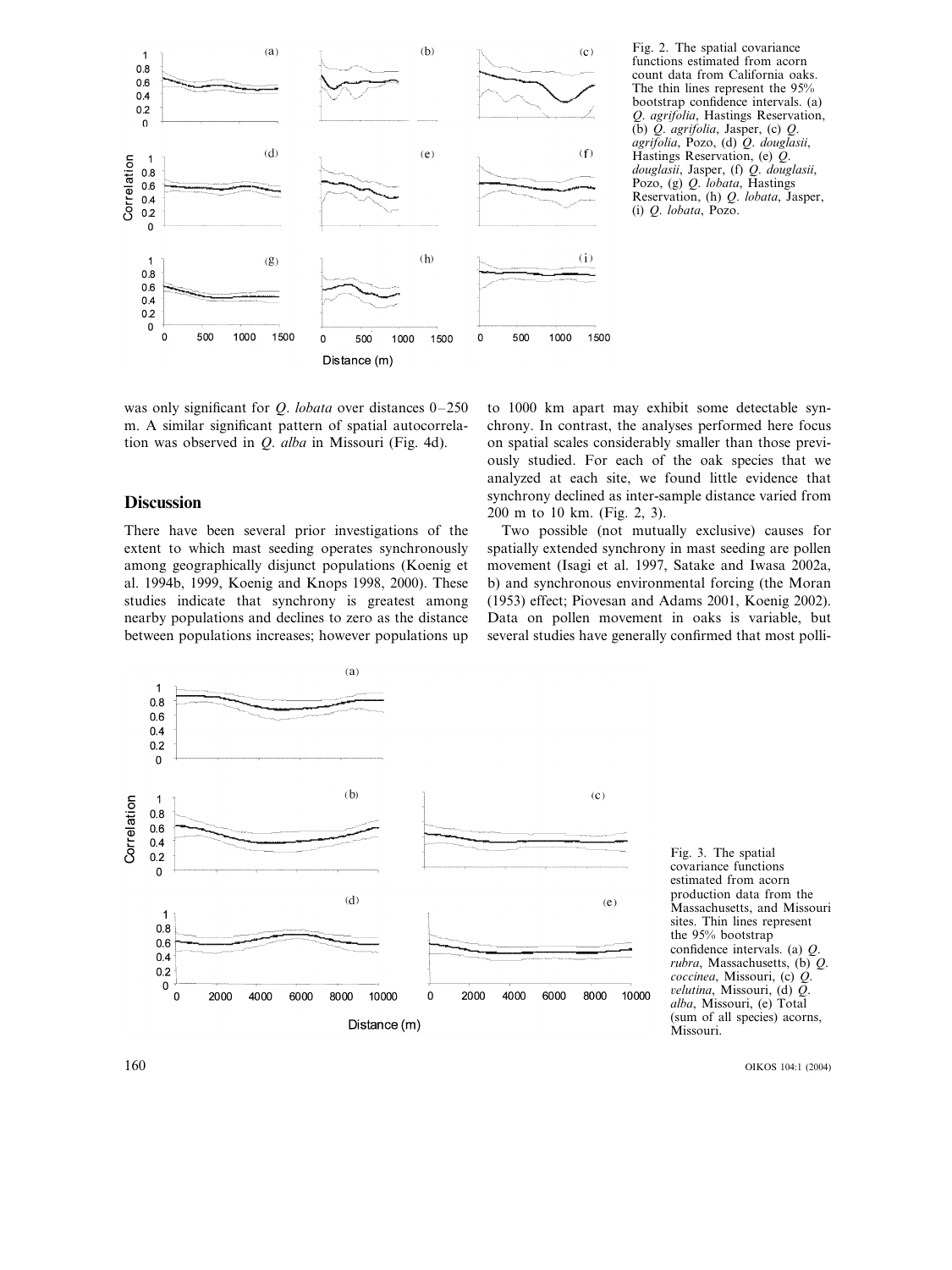|               |                                                                                                                                                                                                                                                                                                               |                                  |                                              | nation between trees is limited to distances $\langle 100 \text{ m} \rangle$<br>apart (Adams 1992, Dow and Ashley 1998, Knapp et |
|---------------|---------------------------------------------------------------------------------------------------------------------------------------------------------------------------------------------------------------------------------------------------------------------------------------------------------------|----------------------------------|----------------------------------------------|----------------------------------------------------------------------------------------------------------------------------------|
|               |                                                                                                                                                                                                                                                                                                               |                                  |                                              | al. 2001, Sork et al. 2002). Consequently, it is likely that                                                                     |
| $(2-yr)$      |                                                                                                                                                                                                                                                                                                               |                                  |                                              | if pollen dispersal were the primary mechanism, syn-<br>chronization should be locally high to lag distances                     |
| chrysolepis   | 0.47 [0.39,0.56]                                                                                                                                                                                                                                                                                              |                                  |                                              | $< 200-300$ m (Satake and Iwasa 2002a, b), unless                                                                                |
|               |                                                                                                                                                                                                                                                                                                               |                                  |                                              | internal resource allocation is highly non-linear, in                                                                            |
|               |                                                                                                                                                                                                                                                                                                               |                                  |                                              | which case even localized pollen coupling can result in                                                                          |
| Ò             |                                                                                                                                                                                                                                                                                                               |                                  |                                              | 'phase-locking' and region-wide synchronization (Sa-                                                                             |
|               |                                                                                                                                                                                                                                                                                                               |                                  |                                              | take and Iwasa 2002a). We note that there is not                                                                                 |
|               |                                                                                                                                                                                                                                                                                                               |                                  |                                              | currently any evidence of such non-linear resource allo-                                                                         |
|               |                                                                                                                                                                                                                                                                                                               |                                  |                                              | cation in oaks. In most of the data-sets we observed                                                                             |
| $(2-yr)$      | $[0.47, 0.70]$<br>$[0.27, 0.42]$                                                                                                                                                                                                                                                                              |                                  |                                              | virtually no decrease in synchrony with distance. We                                                                             |
|               |                                                                                                                                                                                                                                                                                                               |                                  |                                              | therefore tentatively conclude that the Moran effect is                                                                          |
| kellogii      |                                                                                                                                                                                                                                                                                                               |                                  |                                              | the more likely cause of synchronous masting in these                                                                            |
| Ö             | $\frac{62.0}{0.29}$                                                                                                                                                                                                                                                                                           |                                  |                                              | species. In some of the data sets there is, however, a<br>tendency of synchrony to decline slightly with increas-                |
|               |                                                                                                                                                                                                                                                                                                               |                                  |                                              | ing lag distance (Fig. 2, 3), and this pattern may be                                                                            |
|               |                                                                                                                                                                                                                                                                                                               |                                  |                                              | consistent with patterns of synchrony predicted from                                                                             |
|               | 0.02                                                                                                                                                                                                                                                                                                          |                                  |                                              | the combined action of both pollen-coupling and re-                                                                              |
|               | $-0.03$                                                                                                                                                                                                                                                                                                       |                                  |                                              | gional stochasticity (Satake and Iwasa 2002a, b). Fu-                                                                            |
| $(1-yr)$      |                                                                                                                                                                                                                                                                                                               |                                  |                                              | ture, more mechanistic studies will be needed to resolve                                                                         |
|               | 0.40,0.49<br>$-0.16$ .                                                                                                                                                                                                                                                                                        | 0.45 [0.37,0.53]                 | 0.70 [0.60,0.78]                             | the local interaction between intrinsic and extrinsic                                                                            |
| lobata        |                                                                                                                                                                                                                                                                                                               |                                  |                                              | forces on oak masting.                                                                                                           |
|               | 0.15<br>$0.07$<br>0.07                                                                                                                                                                                                                                                                                        |                                  |                                              | Koenig and Knops (2000) studied synchrony in mast-                                                                               |
| Ò             |                                                                                                                                                                                                                                                                                                               |                                  |                                              | ing by trees over much larger scales and found that                                                                              |
|               |                                                                                                                                                                                                                                                                                                               |                                  |                                              | patterns of synchrony as a function of distance gener-                                                                           |
|               |                                                                                                                                                                                                                                                                                                               |                                  |                                              | ally matched patterns of synchrony in various weather                                                                            |
| $(1-yr)$      | $\frac{1}{2} - 0.12, -0.01$<br>[0.40,0.52]<br>[0.13,0.22]                                                                                                                                                                                                                                                     | $[0.42, 0.61]$<br>$[0.27, 0.43]$ | $-0.04, 0.18$<br>[0.30, 0.65]                | variables. They therefore concluded that synchrony at                                                                            |
|               |                                                                                                                                                                                                                                                                                                               |                                  |                                              | these larger scales was due to the Moran effect. At the                                                                          |
|               |                                                                                                                                                                                                                                                                                                               |                                  |                                              | much smaller spatial scale of our study, weather vari-                                                                           |
| agrifolia     | 0.20<br>0.04<br>0.07                                                                                                                                                                                                                                                                                          | 0.52                             | $0.49$<br>0.03                               | ables are likely to exhibit a similar pattern of near                                                                            |
| Ö             |                                                                                                                                                                                                                                                                                                               |                                  |                                              | constant synchrony as a function of distance (Koenig<br>2002). This correspondence between patterns of syn-                      |
|               |                                                                                                                                                                                                                                                                                                               |                                  |                                              | chrony in masting with patterns in weather lends sup-                                                                            |
|               |                                                                                                                                                                                                                                                                                                               |                                  |                                              | port to the idea that the Moran effect can cause                                                                                 |
| $(1-yr)$      |                                                                                                                                                                                                                                                                                                               |                                  |                                              | synchrony in mast production also at local scales.                                                                               |
|               | 0.38, 0.45<br>45.0.57<br>0.40.0.60<br>$\frac{-0.23}{-0.25}$                                                                                                                                                                                                                                                   | 0.25, 0.43<br>0.40.0.5           | 0.46,0.66                                    | The mean level of intraspecific synchrony in each of                                                                             |
|               | ௨<br>$\circ$                                                                                                                                                                                                                                                                                                  |                                  |                                              | the California oak species was relatively consistent                                                                             |
| douglasii     | $\begin{array}{c} 0.51 \\ 0.26 \\ 0.41 \\ 0.51 \\ 0.51 \\ 0.51 \\ 0.51 \\ 0.51 \\ 0.51 \\ 0.56 \\ 0.56 \\ 0.56 \\ 0.56 \\ 0.56 \\ 0.56 \\ 0.56 \\ 0.56 \\ 0.56 \\ 0.56 \\ 0.56 \\ 0.56 \\ 0.56 \\ 0.56 \\ 0.56 \\ 0.56 \\ 0.56 \\ 0.56 \\ 0.56 \\ 0.56 \\ 0.56 \\ 0.56 \\ 0.56 \\ 0.56 \\ 0.56 \\ 0.56 \\ 0.$ |                                  |                                              | among all species at all three sites. Interspecific syn-                                                                         |
| $\mathcal{O}$ |                                                                                                                                                                                                                                                                                                               |                                  |                                              | chrony among Q. douglasii and Q. lobata was generally                                                                            |
|               |                                                                                                                                                                                                                                                                                                               |                                  |                                              | as high as intraspecific synchrony. The 2-yr species $(Q$ .                                                                      |
|               |                                                                                                                                                                                                                                                                                                               |                                  |                                              | kelloggii and Q. chrysolepis) were asynchronous with                                                                             |
|               |                                                                                                                                                                                                                                                                                                               |                                  |                                              | the 1-yr species. At the Missouri site, the 1-yr Q. alba                                                                         |
|               | $(1 - yr)$<br>kelloggii (2-yr)                                                                                                                                                                                                                                                                                |                                  |                                              | was relatively asynchronous with the 2-yr Q. velutina<br>and <i>Q. coccineana</i> . These findings of greater interspe-          |
|               |                                                                                                                                                                                                                                                                                                               |                                  |                                              | cific synchrony between species that require the same                                                                            |
|               | lobata (1-yr)<br>chrysolepis<br>douglasii<br>agrifolia                                                                                                                                                                                                                                                        | douglasii                        | agrifolia (1-y<br>lobata (1-yr)<br>douglasii | number of years to produce seed than between species                                                                             |
|               |                                                                                                                                                                                                                                                                                                               | agrifolia (1-<br>lobata (1-yr    |                                              | requiring different numbers of years to produce seeds is                                                                         |
|               | a ciocio ciocio ciocio                                                                                                                                                                                                                                                                                        |                                  |                                              | in agreement with similar findings by Koenig and Hay-                                                                            |
|               |                                                                                                                                                                                                                                                                                                               |                                  |                                              | dock (2001) who analyzed a more limited data-set.                                                                                |
|               |                                                                                                                                                                                                                                                                                                               |                                  |                                              | The most likely explanation for this pattern is that                                                                             |
|               |                                                                                                                                                                                                                                                                                                               |                                  |                                              | species that share a similar process of endogenous                                                                               |
|               |                                                                                                                                                                                                                                                                                                               |                                  |                                              | dynamics, as represented most critically by the number                                                                           |
|               | Hastings Reserve                                                                                                                                                                                                                                                                                              | Jasper Ridge                     | Pozo                                         | of years they require to mature acorns, are more likely                                                                          |
|               |                                                                                                                                                                                                                                                                                                               |                                  |                                              | to be synchronized by simultaneous weather effects                                                                               |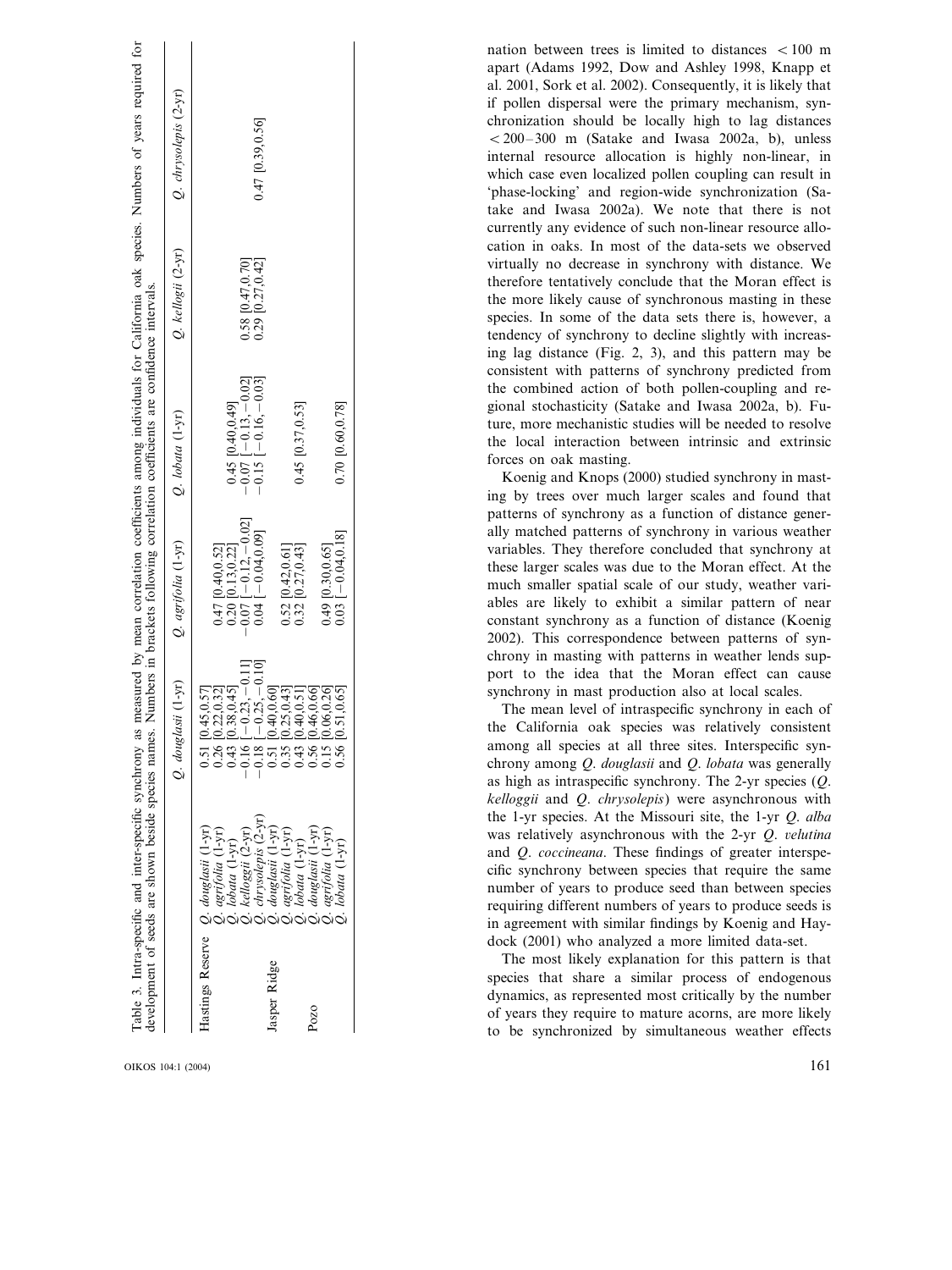Table 4. Intra-specific and inter-specific synchrony as measured by mean correlation coefficients among individuals for Missouri oak species. Numbers of years required for development of seeds are shown beside species names. Numbers in brackets following correlation coefficients are confidence intervals.

|                                                                             | $Q.$ velutina $(2-yr)$                                          | $Q.$ coccinea $(2-yr)$                          | <i>O.</i> alba $(1-yr)$ |  |
|-----------------------------------------------------------------------------|-----------------------------------------------------------------|-------------------------------------------------|-------------------------|--|
| $Q.$ velutina $(2-yr)$<br>$Q.$ coccinea $(2-yr)$<br><i>O.</i> alba $(1-yr)$ | $0.36$ [0.30,0.44]<br>$0.30$ [0.23, 0.35]<br>$0.20$ [0.16,0.31] | $0.50$ [0.42,0.59]<br>$-0.04$ [ $-0.16, 0.00$ ] | $0.53$ [0.44,0.61]      |  |

Table 5. Mean (standard error of the mean shown in parenthesis) number of acorns per sample and 1-yr lag autocorrelation function  $(ACF<sub>1</sub>)$ .

| Location                       | <b>Species</b>                            | Mean                                | $ACF_1$                                               |
|--------------------------------|-------------------------------------------|-------------------------------------|-------------------------------------------------------|
| <b>Hastings</b><br>Reservation | O. douglasii<br>O. agrifolia<br>O. lobata | 19.6(2.4)<br>15.8(1.8)<br>20.8(1.9) | $-0.211(0.022)$<br>$-0.142(0.023)$<br>$-0.211(0.021)$ |
| Missouri                       | O. alba                                   | 37.2(4.8)                           | $-0.231(0.030)$                                       |

than those with very different dynamics; the differences in dynamics of 1-yr vs 2-yr species was previously reported by Sork et al. (1993) and Koenig and Knops (2000). Such differences in endogenous dynamics violate one of the assumptions to Moran's (1953) theorem, namely that geographically disjunct populations do not differ in their endogenous dynamics. The relaxation of this assumption in the systems studied here may result in decreased spatial synchrony in seed production. Peltonen et al. (2002) studied spatial synchrony in forest insect populations and used linear simulation models to demonstrate that geographical variation in endogenous dynamics caused a dilution of the synchronizing effect of weather. A similar mechanism is likely to be responsible for the low synchrony between 1-yr and 2-yr oak species.

The  $ACF<sub>1</sub>$  values at the California and Missouri sites tended to be spatially autocorrelated at distances of 250 m or less (Fig. 4), suggesting non-random intraspecific variation in endogenous dynamics. This intraspecific variation in endogenous dynamics was also closely related to the mean seed yield per individual (Table 5). In general, the dynamics of the 1-yr oak species appear to be well represented by the first-order auto-regressive model:

$$
N_t\,{=}\,a+bN_{t\,-1}\,{+}\,\epsilon_t
$$

If we substitute the population mean,  $\mu$ , for  $N_t$  and  $N_{t-1}$  we get:

$$
\mu, = a + b\mu
$$

which can be expressed as:

$$
b=1-a/\mu
$$

Thus, if we assume a constant intercept, a, we would expect the slope, b, to be inversely related to the mean, thus explaining the negative associations between the mean and the  $ACF<sub>1</sub>$  in Table 5. A biological explanation for this phenomenon is that those tree species or



Fig. 4. Spatial correlograms of 1-yr lag autocorrelation function  $(ACF<sub>1</sub>)$  values from individual tree time series. Heavy lines are spline correlograms and light lines are 95% confidence intervals estimated from 500 bootstrap replicates (Bjørnstad and Falck 2001). (a) *Q*. *agrifolia*, Hastings Reservation (California) site, (b) *Q*. *douglasii* Hastings Reservation (California) site, (c) *Q*. *lobata*, Hastings Reservation (California) site, (d) *Q*. *alba* at the Missouri site.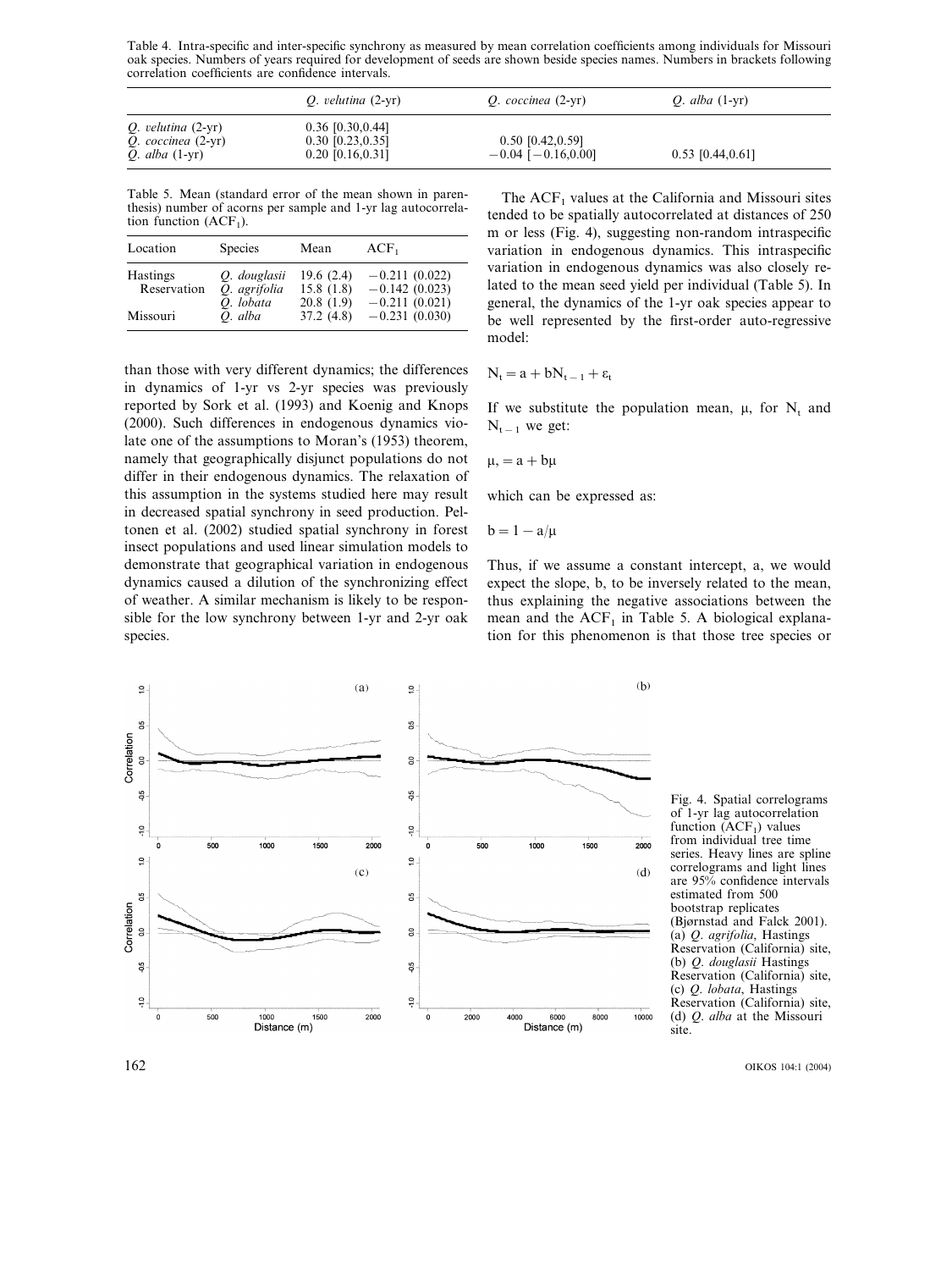individual trees with high seed production are also the species or individuals showing the most extreme variability (measured by  $ACF_1$ ) in seed production. Species or individual trees with low seed production tend to exhibit less serial autocorrelation, and consequently fluctuate in a more random fashion.

The finding of spatial autocorrelation in  $ACF<sub>1</sub>$  values (Fig. 4c, d) suggests that endogenous mast dynamics in individual trees may be related to some autocorrelated feature of the habitat. We obtained topographical data for the Hastings Reservation and Missouri sites and preliminary exploration of these data indicated associations between individual  $ACF<sub>1</sub>$  values and aspect. However results from the Hastings Reservation and Missouri were opposite: in California, oaks on southfacing slopes produced the most seed and exhibited the strongest negative serial correlation, whereas in Missouri, oaks on the north-facing slopes produced the most seeds and were most strongly negatively autocorrelated.

The reasons for these different habitat relationships in Missouri and California are not clear. There is considerable evidence that temporal variation in seed production is closely tied to resource availability in plants (Sork et al. 1993, Kelly 1994, Rees et al. 2002). However, within stand variation in mast production and resource availability is less consistent; there is considerable variation among species and/or regions in the relationship between tree vigor and mean seed production. Some studies indicate that fast growing, dominant trees with large crowns produce more seed over their life-time (Goodrum et al. 1971, Wolgast and Stout 1977, Healy et al. 1999) but studies of other species have found that oaks of low vigor, growing on the worst sites produce the most seeds (Gysel 1957). This inconsistent relationship between tree vigor and seed production may be at the root of the differing habitat relationships found in California and Missouri oaks.

Even though the relationships may differ among species and the precise mechanisms are not understood, both study areas did exhibit some intraspecific spatial variation in the temporal autocorrelation in mast production. This variation probably reflects intraspecific variation in the extent to which resources are depleted by mast events. This variation probably dampens the synchronizing effect of weather (Moran effect) on mast synchrony within stands. In addition to intraspecific variation in endogenous dynamics in seed production, interspecific variation also appears to reduce synchrony in total mast production (Table 3, 4). However, despite these desynchronizing effects, spatial synchrony in masting is still pronounced and is likely to play an important role in synchronizing populations of seed consumers and indirectly affect synchrony at higher trophic levels (Kelly 1994, Liebhold et al. 2000, Ostfeld and Keesing 2000).

*Acknowledgements* – This work was conducted as part of the ''Evolutionary causes and ecological consequences of mast seeding in plants'' working group supported by the National Center for Ecological Analysis and Synthesis, a Center funded by NSF (Grant  $#$  DEB-0072909), the University of California, and the Santa Barbara campus. M.P. was funded by a postdoctoral grant from the Academy of Finland. We thank Pedro Jordano for useful comments on an earlier draft.

#### **References**

- Adams, W. T. 1992. Gene dispersal within forest tree populations. – New Forests 6: 217–220.
- Bjørnstad, O. N. and Falck, W. 2001. Spatial covariance functions: estimation and testing. – Envir. Ecol. Stat. 8: 53–70.
- Bjørnstad, O. N., Ims, R. A. and Lambin, X. 1999a. Spatial population dynamics: analyzing patterns and processes of population synchrony. – Trends Ecol. Evol. 14: 427–432.
- Bjørnstad, O. N., Stenseth, N. C. and Saitoh, T. 1999b. Synchrony and scaling in dynamics of voles and mice in northern Japan. – Ecology 80: 622–637.
- Buonaccorsi, J. P., Elkinton, J. S., Evans, S. R. et al. 2001. Measuring and testing for spatial synchrony. – Ecology 82: 1668–1679.
- Buonaccorsi, J. P., Elkinton, J., Koenig, W. et al. 2003. Measuring masting behavior: relationships among population variation, individual variation and synchrony. Theor. Biol. (in press).
- Dow, B. D. and Ashley, M. V. 1998. High levels of gene flow in bur oak revealed by paternity analysis using microsatellites. – J. Heredity  $89: 62-70$ .
- Elkinton, J. S., Healy, W. M., Buonaccorsi, J. P. et al. 1996. Interactions among gypsy moths, white-footed mice, and acorns. – Ecology 77: 2332–2342.
- Goodrum, P. D., Reid, V. H. and Boyd, C. E. 1971. Acorn yields, characteristics, and management criteria of oaks for wildlife. – J. Wildl. Manage. 35: 520–532.
- Gysel, L. W. 1957. Acorn production on good, medium, and poor oak sites in southern Michigan. – J. Forest. 55: 570–574.
- Healy, W. M., Lewis, A. M. and Boose, E. F. 1999. Variation of red oak acorn production. – Forest Ecol. Manage. 1116: 1–11.
- Herrera, C. M. 1998. Population-level estimates of interannual variability in seed production: what do they actually tell us? – Oikos 82:  $612-616$ .
- Herrera, C. M., Jordano, P., Guitián, J. et al. 1998. Annual variability in seed production by woody plants and the masting concept: reassessment of principles and relationship to pollination and seed dispersal. - Am. Nat. 152:  $576 - 594.$
- Isaaks, E. H. and Srivastava, R. M. 1989. An introduction to applied geostatistics. – Oxford Univ. Press.
- Isagi, Y., Sugimura, K., Sumida, A. et al. 1997. How does masting happen and synchronise. – J. Theor. Biol. 187:  $231 - 239$
- Janzen, D. H. 1969. Seed-eaters versus seed size, number, toxicity and dispersal. – Evolution 23: 1–27.
- Kelly, D. 1994. The evolutionary ecology of mast seeding. – Trends Ecol. Evol. 9: 465–470.
- Kelly, D. and Sork, V. L. 2002. Mast seeding in perennial plants: why, how, where? – Annu. Rev. Ecol. Syst. 33: 427–447.
- Knapp, E. E., Goedde, M. A. and Rice, K. J. 2001. Pollenlimited reproduction in blue oak: implications for wind pollination in fragmented populations. – Oecologia 128: 48–55.
- Koenig, W. D. 1999. Spatial autocorrelation of ecological phenomena. – Trends Ecol. Evol. 14: 22–26.